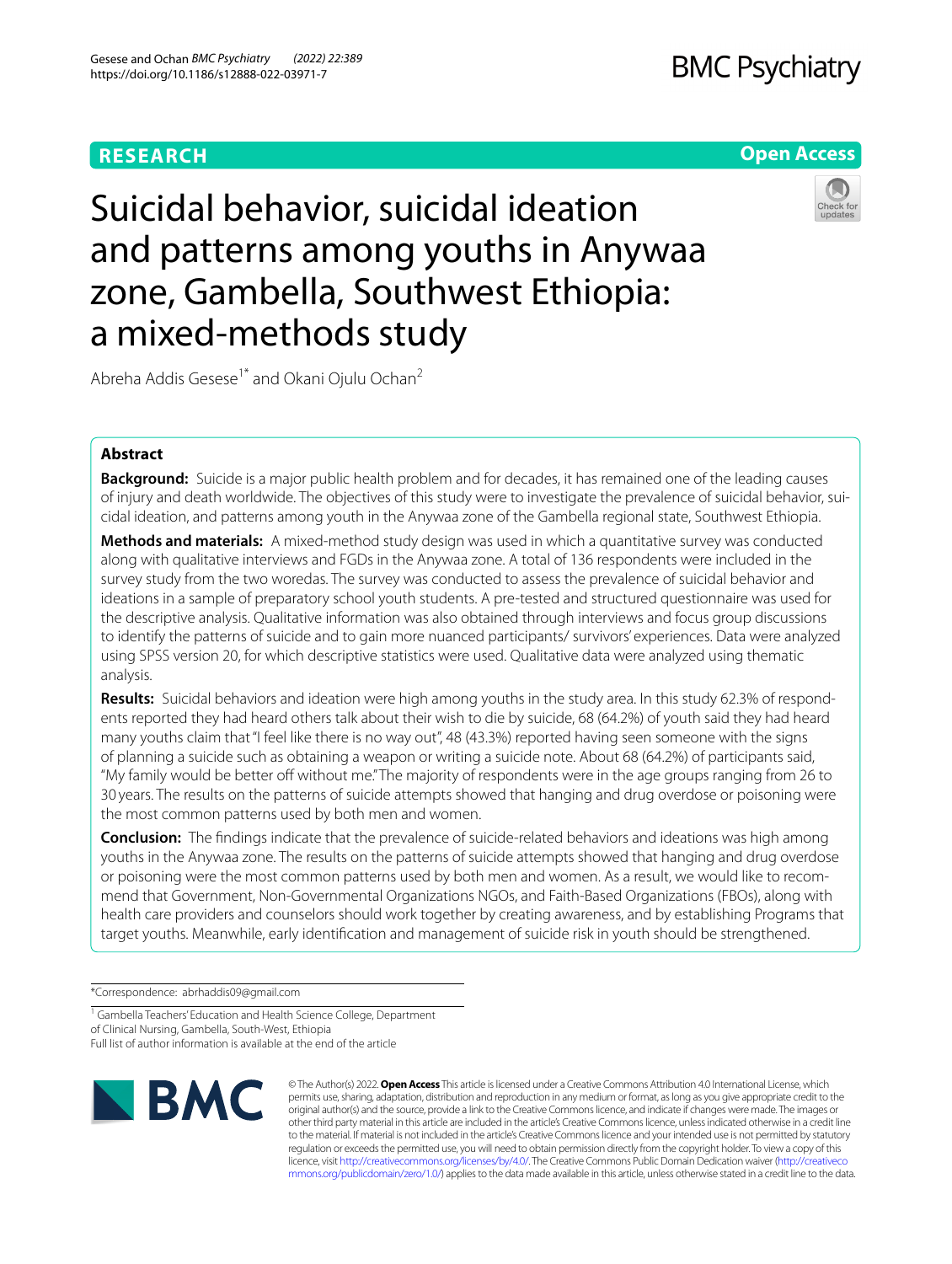**Keywords:** Suicidal behavior, Suicidal ideations, Patterns, Youth, Gambella and Southwest Ethiopia

# **Background**

Globally, suicide is the third leading cause of death among young people aged 10–34 years of age. A nationally representative survey conducted in 2011 found that youth are more vulnerable to suicide. It has been a troubling indication point to a serious problem for youth today [[1](#page-8-0)]. Specifcally, suicide was found to be the third leading cause of death among persons aged 10–14 years, second among persons aged 15–34 years, fourth among persons aged 35–44 years, ffth among persons aged 45–54 years, eighth among person 55–64 years, and seventeenth among persons aged 65 years and older [[2\]](#page-8-1). Suicide, as a social issue for families, communities, societies, governments, and policymakers requires psychological and social interventions [[3](#page-8-2)]. Suicide is often a low priority for governments and policy-makers [\[4](#page-8-3)].

The highest suicide rate was found in Europe, particularly in Eastern Europe with the lowest prevalence in the Eastern Mediterranean region [[5](#page-8-4)]. In America someone dies by suicide within every 12.95 minutes, and those who attempted suicide were estimated as 1 million with a very high prevalence of suicide among Indigenous and Alaskans  $[2]$  $[2]$ . The percentage of people aged 18 or above having suicidal thoughts previously in America was 2.9% among blacks, and 7.9% among people with bicultural intermarriages [\[6\]](#page-8-5). Every year in Australia, around 2000 Australians die by suicide (Australian Bureau of Statistics 2011) and in Canada in 2009 alone, there were 11.5 deaths per 100,000 people [[7\]](#page-8-6).

The overall annual report of the suicide incidence rate of African countries conducted in 1990 was estimated to be 3.2 per 100,000. In the Global Burden of Disease study of 2010, 49,558 people died by suicide; a median incidence rate of 4.8 per 100,000. There were large variations with higher estimates in South Africa and lower estimates in Zimbabwe, Uganda, Malawi, and Tanzania [[8\]](#page-8-7). From studies conducted in Africa, three were from South Africa which their mean annual estimates was ranged from (10.9 to 32.5 per 100,000 population)  $[9-11]$  $[9-11]$ , two from Egypt (0.7 and 2.2 per 100,000 population) [\[12](#page-8-10), [13\]](#page-8-11), two from Senegal mean annual estimated was (0.7 and 3.7 per 100,000 population) (0.7 and 3.7 per 100,000 population) [[14,](#page-8-12) [15\]](#page-8-13), two from Uganda (1.0 and 15.8 per 100,000 population) [\[16](#page-8-14), [17](#page-8-15)], and two from the United Republic of Tanzania (2.3 and 3.2 per 100,000 population) [[18,](#page-8-16) [19\]](#page-8-17). In addition, the WHO reports death rates from South Africa  $[10]$  $[10]$  $[10]$ , and Egypt  $[12]$  $[12]$  could be significantly under-reported due to method of data collection.

In Addis Ababa, Ethiopia, suicidal ideation among the adult population was reported as 2.7%, and suicide attempt was 0.9% [[20\]](#page-8-19). A study conducted in Butajira, Southern Ethiopia found that suicide attempt among the adult population was found to be 3.2% [\[21\]](#page-8-20).

Regarding the patterns used globally, American patterns of most used methods from most to least are, frearms, hanging and sufocation and poisoning /overdose [[22](#page-8-21), [23](#page-8-22)]. In African countries, poisoning is the most commonly used method by which people end their lives in rural areas. In Cameroon, for those who died by suicide, primarily women, ingestion of toxic agricultural chemicals was the most common method of suicide (76.6%), followed by hanging (17%) and ingesting non-agricultural toxic chemicals [[24](#page-8-23)]. In South Africa, methods of deaths of men by suicide were, hanging, next to poisoning, followed by frearms, pesticides, falls from height and drowning [\[25](#page-8-24)]. According to Ethiopia's context, hanging and strangulation are the most commonly used methods of suicide (70%), particularly in urban Ethiopia [[26\]](#page-8-25). Poisoning was identifed as the second most common method of suicide that was accounted for (19.8%) this evidence was consistent with other Ethiopian studies [[20,](#page-8-19) [21,](#page-8-20) [27\]](#page-8-26).

Despite a large segment of the population remaining in desperate situations in Ethiopia, limited research has been conducted, with most conducted in developed countries. Few studies, of which a few are qualitative, are conducted in some African countries such as Nigeria, South Africa, Egypt, Cameroon, Uganda, and Tanzania  $[28, 29]$  $[28, 29]$  $[28, 29]$  $[28, 29]$ . This study aimed to assess the prevalence of suicide-related behaviors, ideation and patterns among youth using a mixed-method study in the Anywaa Zone, Gambella Southwest Ethiopia.

# **Methods and materials**

#### **Study area and period**

The study was conducted in Abobo and Gog woreda of the Anywaa zone, Gambella, Southwest Ethiopia between March 1 to 30, 2017, located 776 kms away from Addis Ababa. Based on the 2007 census, the 2017 population projection was  $435,999$  [ $30$ ]. The region has 1 general and 4 primary hospitals and 148 health centers and health posts.

#### **Study design**

A mixed methods study among youth in the Anywaa zone was employed given that mixed methods are thought to provide a multidimensional and more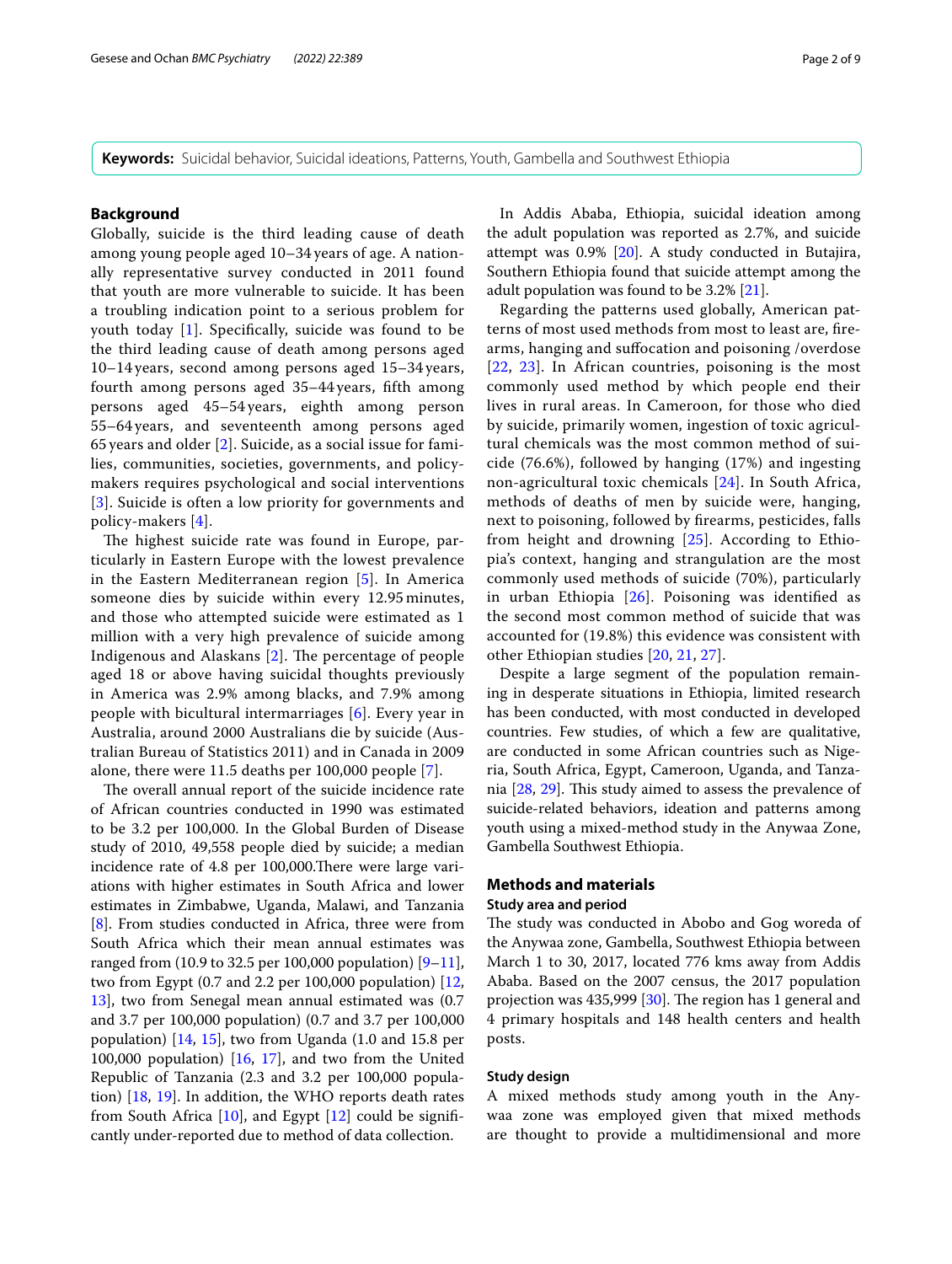substantive understanding of suicide-related ideations, behaviours and patterns. A descriptive survey method wasemployedto quantitatively assess the prevalence of suicide-related behaviors and ideations. The qualitative portion consisting of focus group discussions and in-depth interviews was designed to explore the suiciderelated ideations, behaviours and pattern experiences of those who had survived an attempt and parents/relatives of those who died by suicide.

#### **Sample population**

Random sampling generated 136 participants from the two woredas in the quantitative survey study. One hundred six youth and 30 adults from four kebeles and two preparatory schools participated within one of four groups: a. suicide attempt survivor; b. survivor of suicide loss; c. parent/relatives of someone who died by suicide; and d. other youth who were not attending school during school programs.

The study's purposive sample participants for the qualitative interview portion included 5 parents/relatives of suicide victims and 6 persons/people who attempted suicide. Nineteen randomly selected youths were included in the focus group discussion (FGD). These participants were selected with sex and age considered in the selection process. Informed consent was obtained from all subjects and/or their legal guardian(s).

#### **Data collection tools and procedures**

The quantitative questionnaires included three sections: demographic information, data on suicide-related ideation and behavior prepared in the form of dichotomous variables presented in tables. An adaptation of the Composite International Diagnostic Interview (CIDI) adopted by World Mental Health (WMH) Survey Initiative version of the World Health Organization (WHO) (evaluated in Ethiopia in 2002) was used to assess suicide ideation and attempt. The survey included 27 items of which 12 were dichotomous questions used for the prevalence of suicide-related behavior and ideations [[26](#page-8-25), [27,](#page-8-26) [29,](#page-8-28) [31](#page-8-30), [32](#page-8-31)].

The qualitative one to one interviews followed a semistructured format with a prepared interview guide consisting of principal and probe questions, both closed and open-ended questions. The guide was designed to encourage conversations in which participants were encouraged to talk freely about each question. Each interview was audio-recorded and transcribed [[26,](#page-8-25) [27](#page-8-26), [29](#page-8-28), [31,](#page-8-30) [32\]](#page-8-31). Demographic characteristics were also collected.

#### *Focus group discussions (FGD)*

Two focus group discussions (FGD) utilizing a planned and facilitated open-ended discussion guide were held with 19 youth, each group having 9 or 10 participants [[26](#page-8-25),  $27, 29, 31, 32$  $27, 29, 31, 32$  $27, 29, 31, 32$  $27, 29, 31, 32$  $27, 29, 31, 32$  $27, 29, 31, 32$ . The Principal Investigator was assigned as a moderator during the FGDs, in which the discussion points were recorded using audiotapes, and notes were taken during each session lasting between 45 and 60min. We opted for FGDs because their usefulness in enhancing social interaction diferent from other qualitative methods, high face validity, and their relevance in providing an opportunity to interview several participants systematically and simultaneously. This method was designed to explore youths' experiences about the patterns of suicide among women and men. It also enabled the description and understanding of both externally observable behaviors and internal states which permitted the use of all one's senses and capacities.

#### **Data quality control and management**

Data quality was ensured through careful selection and collection of complete and appropriate data. The clarity and completeness of the data collection formats were checked before the data collection. A 5% sample pretest was performed on a randomly selected resident before the beginning of the study. Thus, the reliability and validity of instruments were evaluated. Data were reviewed and checked for completeness, consistency and relevance prior to being entered and analyzed into SPSS for accuracy.

# **Data processing and analysis** *Quantitative data analysis*

The data were cleaned, coded, and entered into Epi data version 3.1and exported to SPSS version 20 for further analysis. Descriptive statistics were performed for sociodemographic data, and patterns of suicide. Frequency distributions and percentages were performed for patterns of suicide and each risk factor. Percentages of risk factors were calculated from the frequencies of high and low number responses.

Interview and focus group discussions were transcribed and initially analyzed by a single researcher using Braun and Clarke's inductive thematic approach. After reading each interview, any concept coded multiple times was identifed as a potential theme. After reading all transcripts, the transcripts were re-examined to be certain no data were missed across the different interviews. The themes were then further refned and reviewed with a coauthor and followed the common steps manually based on Braun and Clarke's thematic approach. Findings are presented in a narrative form.

#### **Operational defnitions and defnitions of terms**

Suicide: - it is the act of ending one's life through the means of hanging, poisoning, jumping from height place,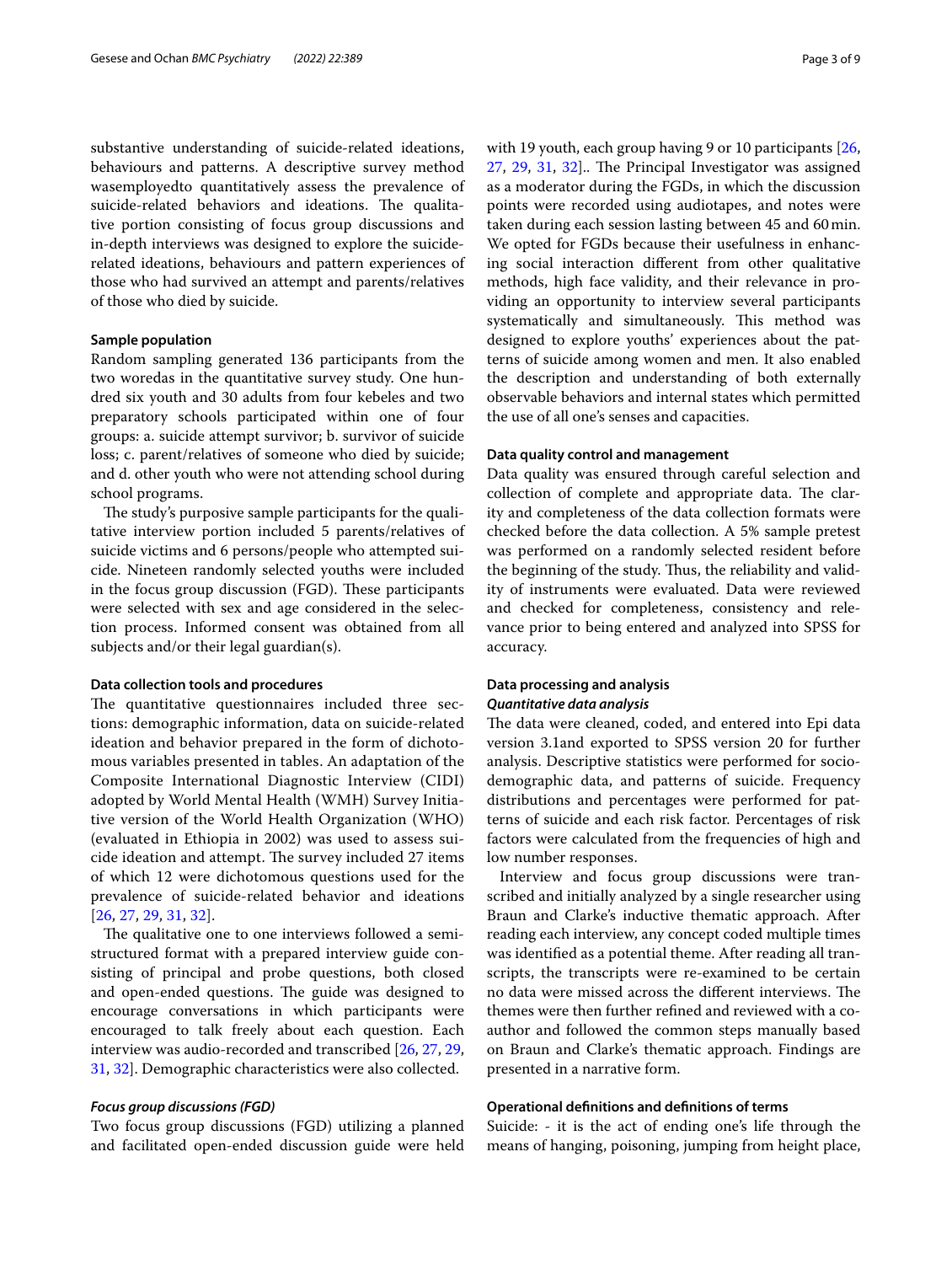shooting, and etc. It can be intentional oneself killing or accident.

Pattern: - is the method or means by which an individual intends to die or die by suicide. E.g. hanging, poisoning and jumping.

Prevalence: -is the number of available cases (both the new and old) in a given year in a specifc area.

Youth: - the young people whose ages range from adolescent to early adult stage. The people in the ages ranging from 15 to 34years and for whom, the majority are dependents with respect to shelter and food.

# **Results**

# **Socio‑demographic data of respondents (quantitative part)**

Sixty-eight (64.2%) of the respondents were men. The majority of the respondents were aged 18-to-20years old, followed by 31.1 and 15.1% of youths aged between 21-to-25 and 26-to-30years old respectively.

The majority of participants were single and 38.7% of participants were married. Sixty fve point 1 % of youths were grade 12 students and the remaining were grade 11 students (Table [1](#page-3-0)).

# **Prevalence of suicidal behaviors and ideations among the youth**

Table [2](#page-4-0) presents the prevalence of suicide-related ideation and behavior among youth. Sixty one point 3 % reported that they heard someone saying "life isn't worth living." About 68 (64.2%) of participants said, "My family would be better off without me."More than half of

<span id="page-3-0"></span>**Table 1** Socio-demographic data of the respondent by sex and age among youths in Anywaa zone, Gambella, Southwest Ethiopia: 2017

| Variable                 | Valid      | Frequency      | Percent |
|--------------------------|------------|----------------|---------|
| Sex                      | Male       | 68             | 64.2    |
|                          | Female     | 38             | 35.8    |
| Total                    |            | 106            | 100.0   |
| Age in years             | $15 - 17$  | $\overline{4}$ | 3.8     |
|                          | $18 - 20$  | 59             | 55.7    |
|                          | $21 - 25$  | 33             | 31.1    |
|                          | $26 - 30$  | 16             | 15.1    |
|                          | $31 - 34$  | $\overline{4}$ | 3.8     |
| Total                    |            | 106            | 100.0   |
| Marital status           | Married    | 41             | 38.7    |
|                          | Single     | 64             | 60.4    |
|                          | Divorced   | 1              | .9      |
| Total                    |            | 106            | 100.0   |
| <b>Educational Level</b> | Grade 11th | 37             | 34.9    |
|                          | Grade 12th | 69             | 65.1    |
| Total                    |            | 106            | 100.0   |

respondents reported that they had heard someone claiming that they will take enough pills to kill themselves and 58.5% of youths identifed they wouldn't be around to deal with suicide.

More than two thirds of participants specifed that they have heard many youths say,"You'll be sorry when I'm gone."Nearly 58% of participants reported that they had heard someone say, "I won't be in your way much longer." About 60% of youths reported that they have heard someone report they "just can't deal with everything- life's too hard"and 74 (69.8%) of youths mentioned that they have heard many people expressed that "Nobody understands" and feels their feelings.

About 57.5% of youths reported that there wassomeonewho said "There is nothing I can do to make it better", 66(62.3%) respondents reported they had heard some people state their wish to die by suicide, and 68 (64.2%) youths have heard many youths claim that they feel like there is "no way out". In this study, 48 (43.3%) participants reported that there were signs of planning a suicide such as obtaining a weapon or writing a suicide note (Table [2\)](#page-4-0).

This shows that there was a very high prevalence of suicide-related behavior and ideations in the Anywaa zone among the youth of ages ranging from 15-to-34 years old. The majority of youths of Anywaa zone were extremely aware of not being observed by others to have signs of planning such as obtaining a weapon or writing a suicide note. That means, they use to hide their behaviors not be recognized by others for having suicidal behaviors and ideations.

# **Qualitative results**

# *Information of persons/people who attempted suicide and its patterns*

The majority of respondents who attempted suicide were females and all were agedbetween 20-to-28 years old. The majority of them were married and found in gradesbetween 7-to-10 class. For most in this group, both parents were farmers and uneducated people.

Respondents reported a variety of methods used as seen in the following:

*"At the moment I had small amount of money, I went to the pharmacy to buy drug either to remove the fetus or kill myself. After I bought the drug, I*  swallowed them all at once. Then, I found myself *unconscious and admitted in health center for four days". (Interview 1)*

The second young man interviewee made the explanation in this way:

"......Yes, there was access to the method. The way I *tried to kill myself, there was a piece of cover sheet*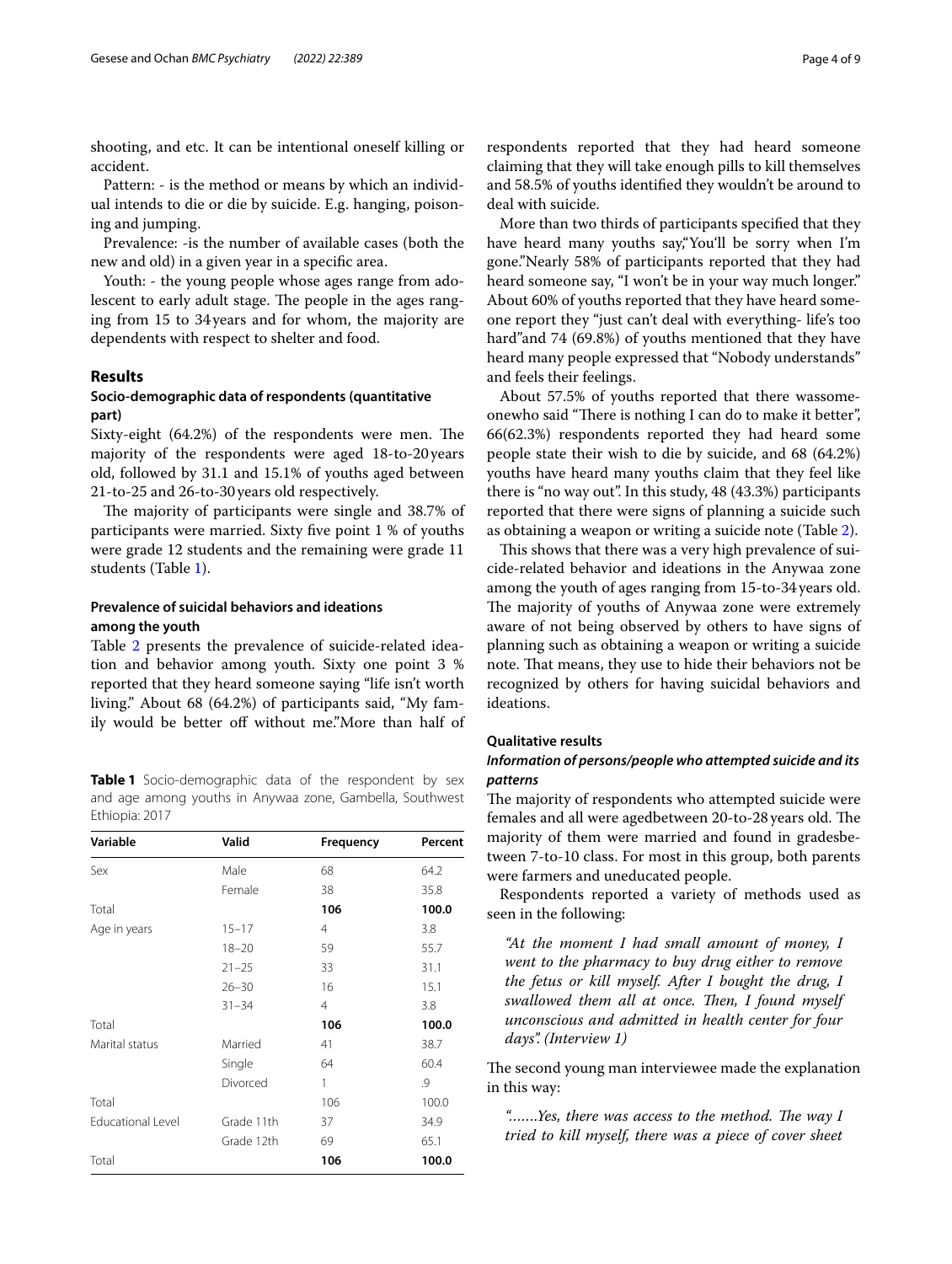| <b>Variables</b>                                                | Category  | N   | Frequency | Percent |
|-----------------------------------------------------------------|-----------|-----|-----------|---------|
| Life isn't worth living                                         | Yes       | 106 | 65        | 61.3    |
|                                                                 | No        | 106 | 41        | 38.7    |
| My family would be better off without me                        | Yes       | 106 | 68        | 64.2    |
|                                                                 | No        | 106 | 38        | 35.8    |
| Next time 'II take enough pills to do the job right             | Yes       | 106 | 56        | 52.8    |
|                                                                 | <b>No</b> | 106 | 50        | 47.2    |
| I won't be around to deals with that                            | Yes       | 106 | 64        | 58.5    |
|                                                                 | No        | 106 | 44        | 41.5    |
| You 'll be sorry when I'm gone                                  | Yes       | 106 | 76        | 71.7    |
|                                                                 | No        | 106 | 30        | 28.3    |
| I won't be in your way much longer                              | Yes       | 106 | 61        | 57.5    |
|                                                                 | No        | 106 | 45        | 42.5    |
| I just can't deal with everything- life's too hard              | Yes       | 106 | 63        | 59.4    |
|                                                                 | No        | 106 | 43        | 40.6    |
| Nobody understand me-nobody feel the way I do                   | Yes       | 106 | 74        | 69.8    |
|                                                                 | No        | 106 | 32        | 30.2    |
| There is nothing I can do to make it better                     | Yes       | 106 | 61        | 57.5    |
|                                                                 | <b>No</b> | 106 | 45        | 42.5    |
| I'd be better off dead                                          | Yes       | 106 | 66        | 62.3    |
|                                                                 | No        | 106 | 40        | 37.7    |
| I feel like there is no way out                                 | Yes       | 106 | 68        | 64.2    |
|                                                                 | No        | 106 | 38        | 35.8    |
| Signs of planning a suicide such as obtaining a weapon or writ- | Yes       | 106 | 48        | 45.3    |
| ing a suicide note                                              | No        | 106 | 58        | 54.7    |

<span id="page-4-0"></span>**Table 2** Prevalence of suicidal behavior and ideations reported by youth among youths in Anywaa zone, Gambella, Southwest Ethiopia: 2017

*of my small baby, and then, I tried to hang myself in my own house where no one around". (Interview 2)*

Another young made it like this:

*"I searched and found a rope around our compound. Then, I hang myself in the house while someone was watching at me from outside. Unfortunately, that person came and rescued me from hanging." (Interview 3)* 

In this study, 67% of youths reported that they had used available materials such as rope and piece of coversheet to hang themselves. 33% of interviewees attempted to die by drug overdose or poisoning. Youths expressed determination to follow through on their plan if their preferred method was not available; looking for alternate lethal means to kill themselves. This was renowned by a respondent as follows:

*"Although I decided to kill myself, there was no lethal means at the moment. I walked in to the forest and prepared a rope. Then, I climbed up on a big tree and hang there. Unfortunately, I fall down and found myself unconscious and body paralyzed."(Interview* 

# *6), (Table [3\)](#page-5-0)*

# **Information obtained from families/relativesand its patterns**

Among the interviewed families/relatives, three were mothers and the rest were brother and sister. The majority of decedents were females; aged between20-to-30 years old, above grade six in educational status and all were farmers.

Regarding the patterns used, family members were the most likely to know the method by which their loved one died. As a result, families reported as follows;

*"We didn't observe any sign of suicide from him. He just went to the forest and then, found hang using a rope. We were informed that he was already deceased and we get shocked by the information. (Interview 1)*

She killed herself as:

*"………the means was hanging! She was found hanged herself in her own house in which nobody knows the case." (Interview 2)*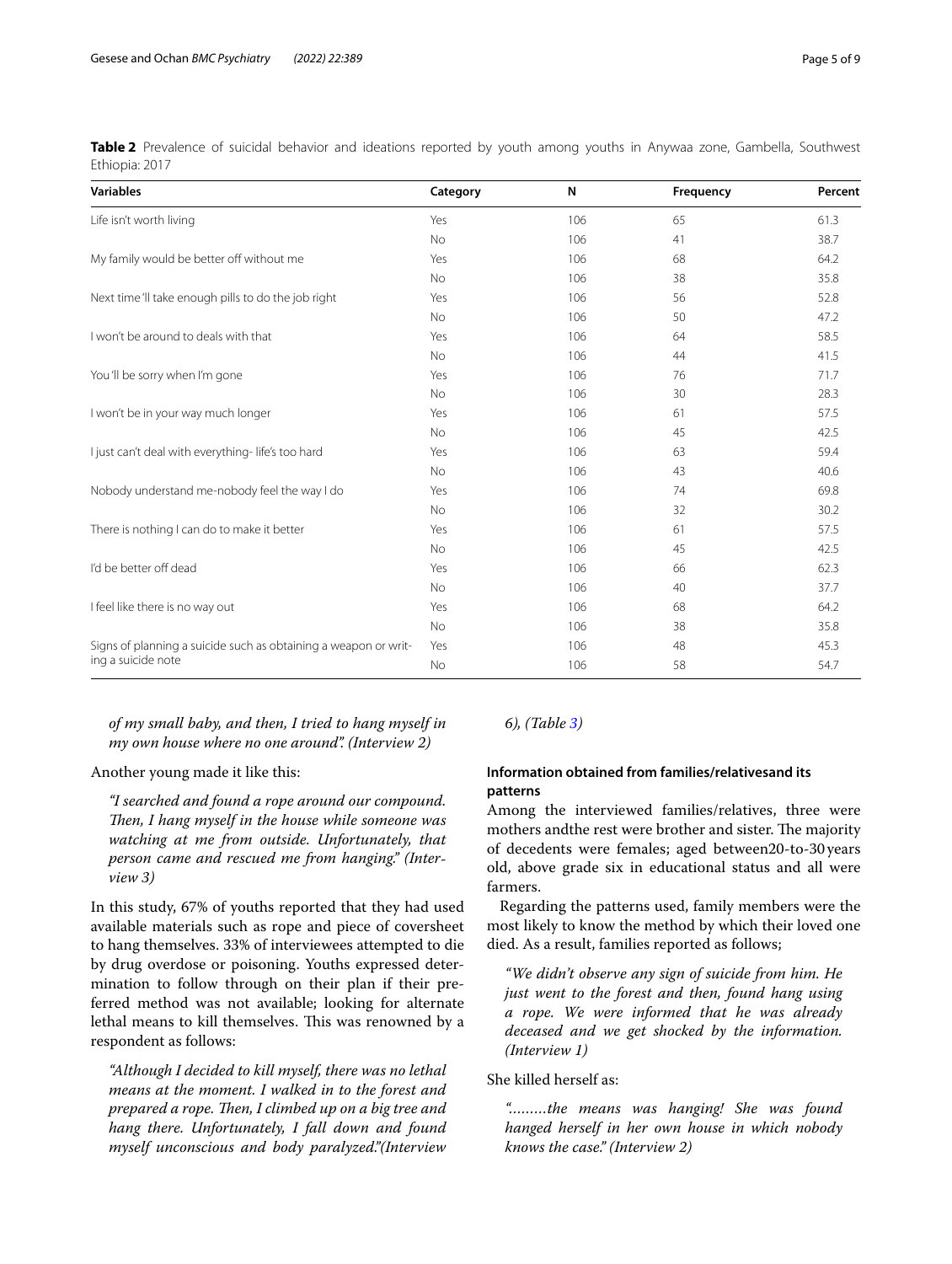<span id="page-5-0"></span>**Table 3** Demographics and patterns of youths who attempted suicide among youths in Anywaa zone, Gambella, Southwest Ethiopia: 2017

| <b>Interviewees</b>                                           |    |    |             |         | Sex Age Level of Education Marital status Family background Year of attempt Patterns of suicide |      |                            |
|---------------------------------------------------------------|----|----|-------------|---------|-------------------------------------------------------------------------------------------------|------|----------------------------|
| 1st interviewee/person/peo- F<br>ple who attempted            |    | 28 | Grade 8th   | Married | Farmers                                                                                         | 2014 | Hanging                    |
| 2 <sup>nd</sup> interviewee/person/peo-F<br>ple who attempted |    | 20 | Grade 10th  | Married | police& farmer                                                                                  | 2014 | drug overdose or poisoning |
| 3rd interviewee/ person/<br>people who attempted              | F. | 21 | Grade 8th   | Married | Farmers                                                                                         | 2015 | Hanging                    |
| 4 <sup>th</sup> interviewee/person/peo-<br>ple who attempted  | Μ  | 25 | Grade 9th   | Married | Farmers                                                                                         | 2013 | Hanging                    |
| 5th interviewee/ person/<br>people who attempted              | F. | 20 | Grade 7th   | Single  | Farmer                                                                                          | 2016 | drug overdose or poisoning |
| 6th interviewee/ person/<br>people who attempted              | M  | 28 | Certificate | Married | Farmers                                                                                         | 2011 | Hanging                    |

Their families reported that all those who died suicide found hanging themselves. The majority of the deceased families reported that the majority of deaths were reported out of the house. This was supported by the interviews as follow:

*"She hanged herself on a tree that was found out of home". (Interview 4)* "The means she died by suicide was by hanging on *the tree; in the bush". (Interview 5) (Table [4](#page-5-1))*

#### **Information obtained from the focused group discussion**

Two focus group discussions were carried out among purposely selected youths using a semi structured discussion guide with approximately 60% men and 40% women participants, age groups ranged from 16-to-30 years old. Discussion locations were segregated and divided according to their distances (Abobo and Gog woreda/districts).

According to focus group discussion members, two methods were mentioned; hanging and drug over-dose or poisoning.

*"Nowadays, women attemptor die by suicidethrough hanging and drug overdose or poisoning. Whereas,men used only hanging because, there is no means to get frearms". (FGD 1)*

*Another FGD stated as follows; "when women plan to attempt/die by suicide, they will search for money to buy drug. Sometimes, they pretend themselves to be sick that helps them given money to buy drug. After that, they will swallow all drugs at once either to kill them or make an abortion". (FGD 2)*

# **Discussions**

# **Prevalence of suicidal behavior and ideations among youths**

Our study showed a very high prevalence of suiciderelated behavior and ideations among the youths in the Anywaa zone. This study show higher rates than studies in Dangla Ethiopia, where suicide ideation and attempt are reported at 22.5 and 16.2%, respectively [\[31\]](#page-8-30) or in Butajira, Ethiopia, where the cumulative risk of suicide attempt was 26.3% for major depression, 23.8% for bipo-lar I disorder [\[33](#page-8-32)]. Comparatively, Thailand reported suicidal ideation in the past 12months as 8.8% [[32\]](#page-8-31) and in Japan, the overall 12-month suicidal ideation, plan and attempt rate, was 7.9, 6.8 to 8.9% [[34\]](#page-8-33), where10.3% students experienced suicidal ideation in the preceding weeks [\[35](#page-8-34)]. In Low and middle-income countries, the 12-month prevalence of suicide attempts was reported as 17.4% among adolescents, which is higher than the

<span id="page-5-1"></span>**Table 4** Information of the families /relatives and patterns among youths in Anywaa zone, Gambella, Southwest Ethiopia: 2017

| <b>Interviewees</b> | Relationship   | Sex | Aae | <b>Educational level</b> | <b>Marital status</b> | <b>Family background</b> | Year of suicide | Patterns |
|---------------------|----------------|-----|-----|--------------------------|-----------------------|--------------------------|-----------------|----------|
| 1st interviewee     | <b>Brother</b> | M   | 24  | $10th + 3$               | Married               | Farmers                  | 2014            | Hanging  |
| 2nd interviewee     | Daughter       |     | 30  | Grade 6th                | Married               | Farmers                  | 2013            | Hanging  |
| 3rd interviewee     | Son            | M   | 25  | Grade 9th                | Married               | Farmers                  | 2014            | Hanging  |
| 4th interviewee     | Daughter       |     | 20  | Grade 10th               | Single                | Farmers                  | 2015            | Hanging  |
| 5th interviewee     | Sister         |     | 22  | Grade 7th                | Married               | Farmers                  | 2013            | Hanging  |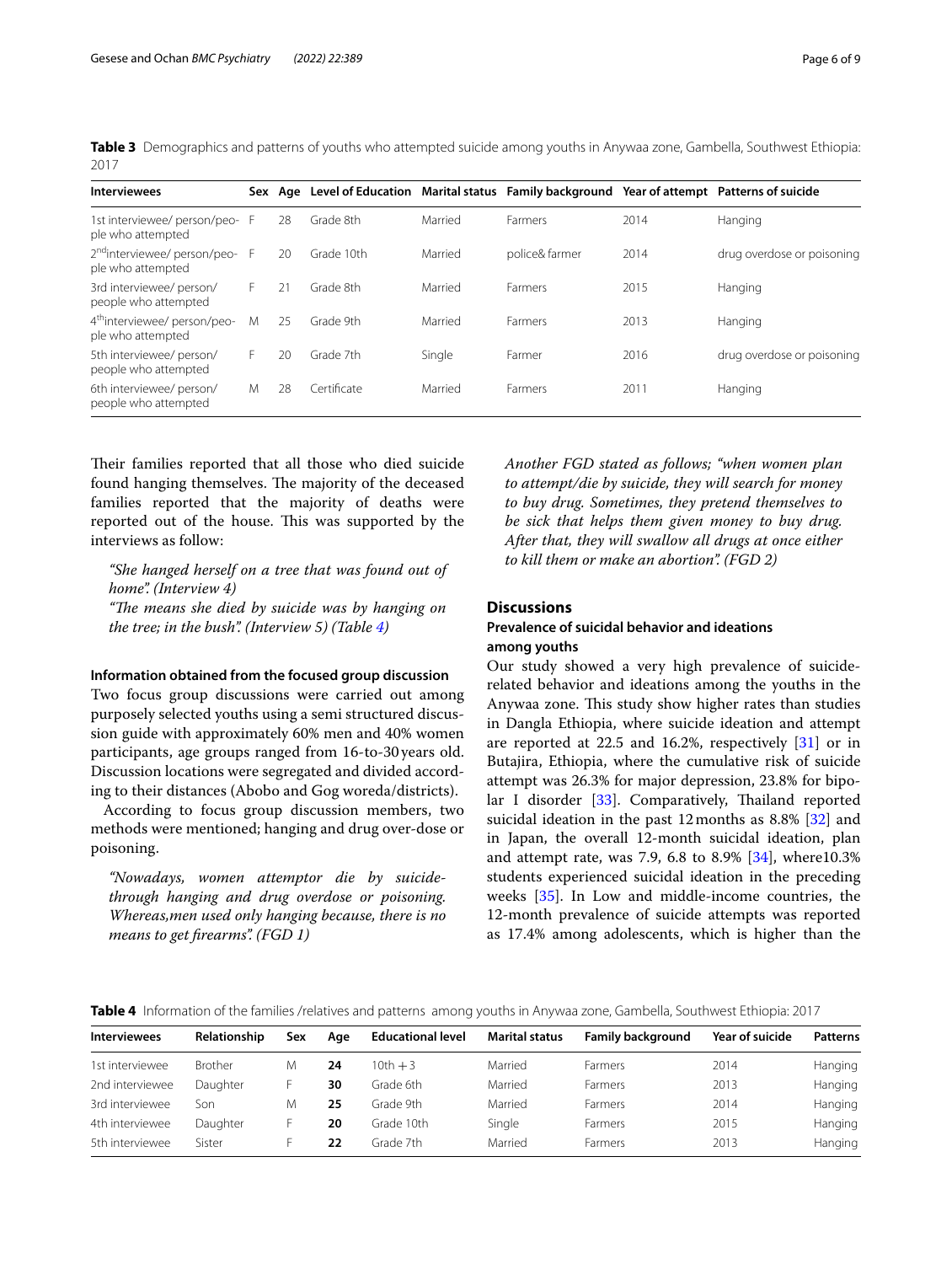prevalence reported in most studies of developed countries [\[36](#page-8-35)].

The higher prevalence in the current study might be due to the high-risk factors or drivers of suiciderelated ideations and behaviors that contribute to an increased likelihood to die by suicide [[37\]](#page-8-36). It could also be attributed due to the infuence of humor expression and depressive emotion of students and parents whereby youths experience poor abstract thinking [\[35](#page-8-34)], poor social support, school absenteeism, substance use, and mental illness often associated with suicide among youths [[31](#page-8-30), [33,](#page-8-32) [37](#page-8-36)].

In this study, the majority of youths were extremely aware of not being observed by others to have signs of planning suicide,such as obtaining a weapon or writing a suicide note. They hide their behaviors so as not be recognized by others as experiencing suicide-related behaviors and ideations. Shreds of evidence stated that individuals with suicide-related ideations and behaviors were likely to die soon by suicide. Among several studies, over half of those with suicidal ideation (56.4%) transitioned from suicidal ideation to suicide attemptdriven by high depression score [[35\]](#page-8-34). At the meantime, suicide attempt is one of the most crucial predictors of completed suicide [\[34](#page-8-33)]. Previous research suggests that for many patients, the formation of a suicide plan precedes a suicidal act, typically within 1year of the onset of suicidal ideation [\[36](#page-8-35), 38. The more detailed and specific the suicide plan, the greater will be the level of risk [\[39](#page-8-38)]. A study conducted in Dares Salaam, Tanzania among school-going adolescents showed that 7% of participants had thought about suicide with 6.3% having created a plan to carry out an attempt [[37\]](#page-8-36), and in Ethiopia, the overall 12-month prevalence of non-fatal suicidal behaviour, consisting of suicidal ideation, plan and attempt, was7.9% [[34\]](#page-8-33).

In this study, suicide-related ideation and behaviors were higher in the ages ranging from 15-to-34 years old, consistent with previous research reporting suiciderelated ideation and behaviors being more frequent in younger age groups than in later life [[40](#page-8-39), [41](#page-8-40)]. However, in Butajira, younger age was associated signifcantly with increased non-fatal suicide-related behaviors [\[34](#page-8-33)], In Low and middle-income countries suicide attempts are a common problem among adolescents aged 12–18 years [[36\]](#page-8-35) however, Yip found that the elderly had the highest suicide rate followed by women aged 20–29 [[42\]](#page-8-41).

Our study further revealed that the majority of participants who had attempted suicide or died by suicide were females. This is consistent with similar studies done in Dangila Ethiopia, and similar to results from 40 low-income countries where the majority who died by suicide were women  $[31, 36]$  $[31, 36]$  $[31, 36]$  $[31, 36]$ . At this same time our findings contrast to results found in Butajira [[33](#page-8-32)], and Thailand [[3\]](#page-8-2). A study from Butajira, Ethiopia, found that male sex was associated significantly with a suicide attempt that resulted in a fatal outcome, 16.2%, compared with 2.4% in women [[34\]](#page-8-33).

# **The pattern or method used by youth who attempted suicide**

Participants in FGD were asked about the most suicide patterns/methods that the youths used to attempt or who had died by suicide. Respondents identifed that hanging and drug overdose or poisoning were the methods used for both those who had made attempts or had died by suicide. Hanging was the most frequent method used by people who had died by suicide. This finding is consistent with previous studies from South Africa where hanging was the most commonly used method, followed by poisoning, and frearms, [\[25](#page-8-24)]. In Ethiopia, hanging and strangulation were the most commonly used methods of suicide (70%), particularly in urban Ethiopia among both sexes [\[26](#page-8-25)]. In African countries, poisoning was reported as the most commonly used means for people to end their life in rural areas [\[24](#page-8-23)].

Relatives/families in this study reported similar results as expressed by these relatives, "Without distinguishing any sign of suicide from him, he went to the forest and hanged himself by a rope." (Interview 7); "The means was hanging! She hanged herself in her own house where nobody knows"(Interview 8). Once youths decide to kill themselves, they look for and use diferent methods or patterns of suicide. As the quotes from all groups indicated above, hanging and drug overdose or poisoning were observed as the two major patterns of death by suicide and attempted suicide among the youth in the Anywaa zone. Of the six youth who attempted suicide, 66.7% used hanging while the others used drugs overdose or poisoning. Data obtained from interviews and FGDsimplies that hanging was the most common pattern for both sexes and drugs overdose or poisoning was the most common for women.

Through many heated discussions, participants in the FGD's came to the common understanding that, men had fewer suicide attempts than women. "Young women are most vulnerable for both to die by suicide and suicide attempt. However, young men will die by suicide when they planned to kill themselves."

In contrast to the present study, frearm was found the most commonly used method of suicide, followed by hanging or suffocation and poison in America, [[22,](#page-8-21) [23](#page-8-22)], injury and poisoning [[20,](#page-8-19) [21](#page-8-20), [27](#page-8-26)] in Ethiopia, in other African countries, poisoning was the most commonly used means for people to end their life in rural areas [\[24](#page-8-23)]. Reducing suicide demands a standard risk assessments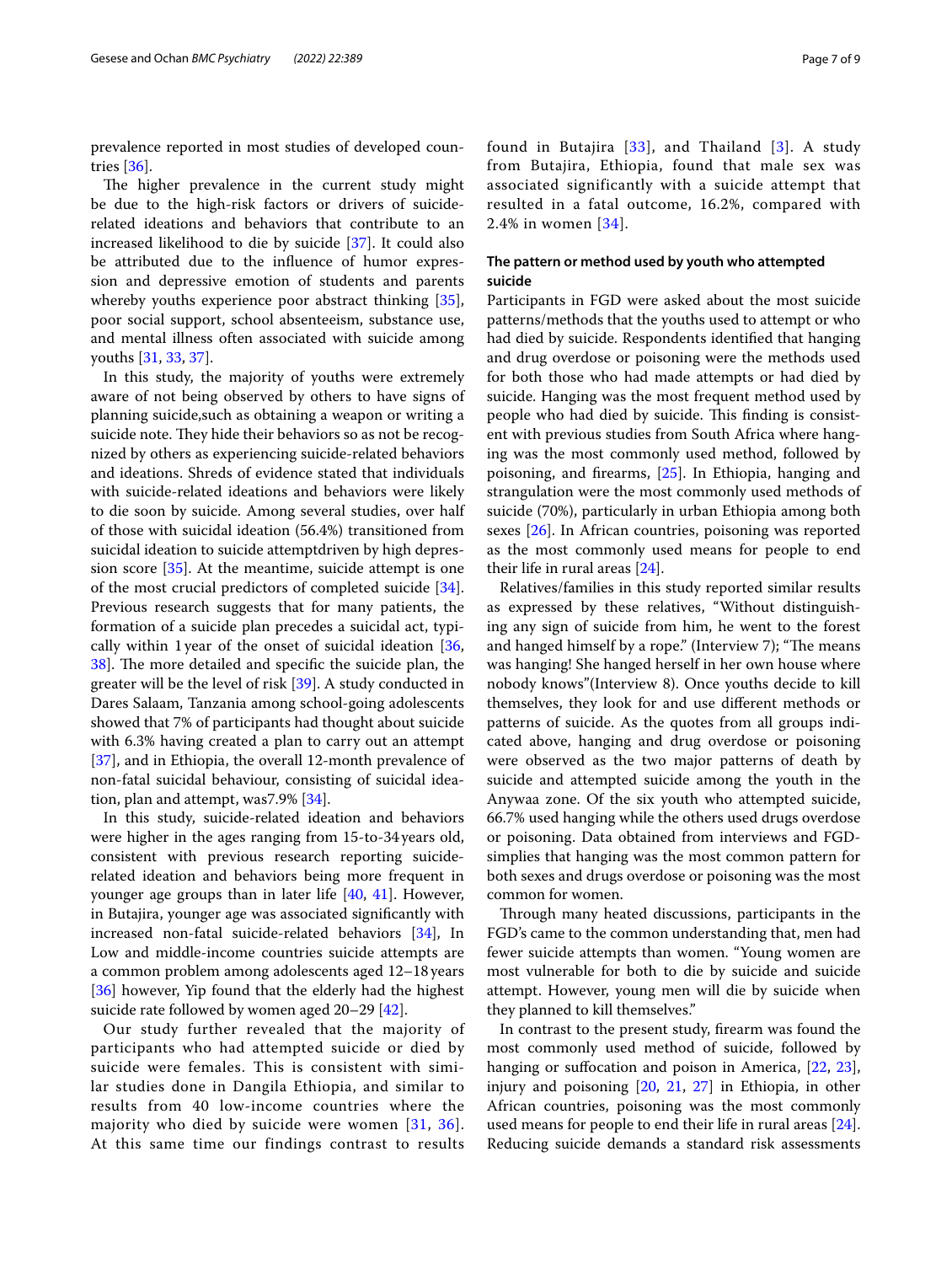and precautions, [\[43\]](#page-8-42), age and gender specifc approaches [[44,](#page-8-43) [45\]](#page-8-44), development and evaluation of empirically based suicide prevention and treatment protocols [[46\]](#page-8-45) among these target age groups, with cooperation, efective policies and program implementations.

# **Strength and limitations of the study**

This study tried to address very interesting issues among youths in under-studied settings of Ethiopia. Moreover, this study used a mixed-method approach to dig out the root causes that currently afect youths associated with traditional and community-related issues. Despite the above strength, this study has the following drawbacks. The cross-sectional nature of the study design has constraints on cause-efect relationship of the independent and outcome variables.

# **Conclusion and recommendations**

# **Conclusions**

This study concluded that there was a high prevalence of suicide-related behavior and ideations in a community sample of youths in the Anywaa zone, South-West Ethiopia. Given the high prevalence of suicide in this area, no attention has been paid to it. Suicide-related ideation and behaviors were higher in the ages ranging from 15-to-34 years old. Hanging is identifed as the primary method to attempt or die by suicide followed by drug overdose or poisoning.

# **Recommendations**

- 1. Governmental and non-governmental partners working with and for youth afairs and Faith-Based Organizations (FBOs) could better support by creating awareness on early detection of new suicidal behavior; promoting public awareness of suicidal behavior, its causes, and possibilities for prevention; and increasing the support available to individuals and families targeting specifc groups of age 15-to-34years old.
- 2. Mental health programming needs to be formed so that Public education initiatives can be responsive to the lives of young people and enhance recognition and understanding of the indicators of suicidal behavior and ideations before the action.
- 3. Health care providers and counselors (psycho-social workers) should establish programs that target and incorporate the prevention or moderation of behavior-related gaps with the early identifcation, treatment, and stress management in youth.
- 4. Adolescent/youth programs (Adolescent and Youth Friendly services) need to be established so that peerto-peer helping would be carried out among them.
- 5. Future studies also need to study suicide cases in comparison with other deadly diseases and investigate the position of suicide death among the youth in the Ethiopian context. It is also recommended to study the trends of suicide and critical risk factors that contributes to suicide actions and suicidal behavior in all groups of the population within their diverse settings.

#### **Abbreviations**

CDC: Center for Disease Control; DSH: Deliberate Self-Harm; FBO: Faith-Based Organizations; FGD: Focus Group Discussion; GBD: Global Burden of Disease; LMICs: Low and Middle Income Countries; NGO: Non-Governmental Organizations; SPSS: Statistical Package for Social Science; WHO: World Health Organizations.

#### **Acknowledgments**

Study participants are greatly acknowledged for the information they provided. Data collectors and Addis Ababa University, Anywaa zone health office, and Gog woreda health office are also acknowledged for their kind response.

#### **Authors' contributions**

AAG carried out the statistical analysis. OO carried out the statistical analysis, wrote the manuscript. Both authors made contributions to the interpretation of results and revised the manuscript for important intellectual content. Both authors read and approved the fnal version of the manuscript.

#### **Funding**

Not applicable.

#### **Availability of data and materials**

The data sets used and/or analyzed during the current study are all included in the manuscript.

#### **Declarations**

#### **Ethics approval and consent to participate**

Ethical clearance was taken from the Ethical Review Board of Addis Ababa University. Permission was obtained from the respective district administrators and the police officers and informed that data would be kept confidential. All methods were performed in accordance with the relevant guidelines and regulations. After providing information about the research, Informed consent was obtained from all subjects and/or their legal guardian(s).

#### **Consent for publication**

Not applicable.

#### **Competing interests**

The authors declare that they do not have competing interests.

#### **Author details**

<sup>1</sup> Gambella Teachers' Education and Health Science College, Department of Clinical Nursing, Gambella, South-West, Ethiopia. <sup>2</sup> Addis Ababa University, College of Education and Behavioral Studies, School of Psychology, Addis Ababa, Ethiopia.

#### Received: 14 September 2021 Accepted: 27 April 2022Published online: 09 June 2022